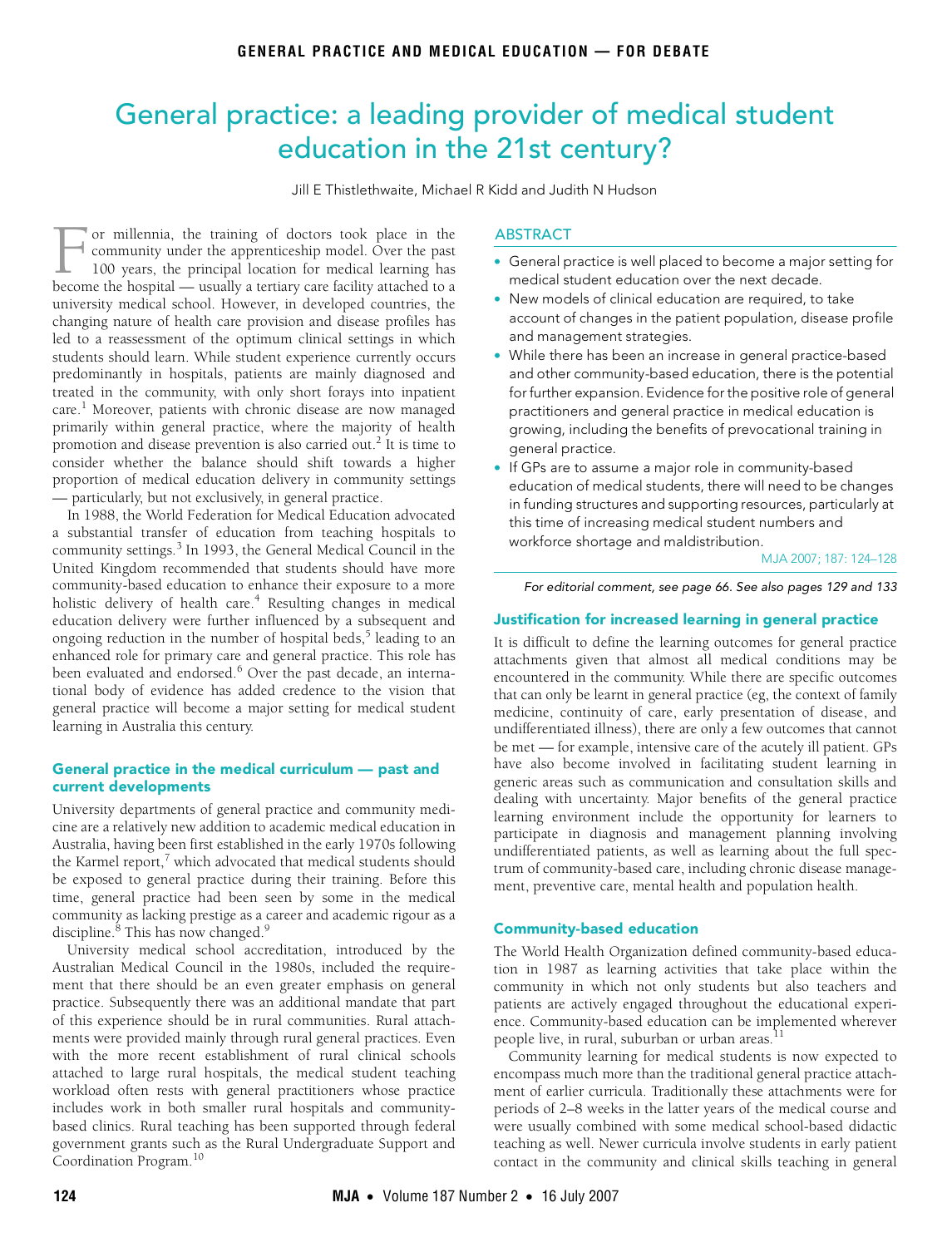practice, together with extensive attachments in later years in urban, regional and rural general practices. In their role as coordinators of patient care, GPs are well placed to coordinate learning plans for medical students and align student learning with patient care.

#### International evidence that general practice and community-based attachments do work

Newer models of educational delivery in general practice have been evaluated and compare favourably with hospital-based education. Students at University College London learn internal medicine both in a tertiary teaching hospital and in general practice, with 4 weeks in each setting. This has provided evidence that clinical skills and methods can be learnt as effectively in primary as in secondary care settings.<sup>12</sup> Students endorse GP teaching of clinical skills<sup>13</sup> and are more likely to develop a patient-centred approach to patient care<sup>14,15</sup> and a shared decision-making model when learning communication skills in general practice settings.<sup>16</sup>

Longer longitudinal attachments have also been introduced. At Cambridge University, Nigel Oswald pioneered a general practice attachment that ran throughout the clinical years, with students following patients between primary and secondary care. This initiative developed into the Cambridge Graduate Course in 2001. Students spend 2 days a week in a general practice and 3 days in the local district hospital. An extensive qualitative and quantitative evaluation concluded that the course was regarded as a good model for training doctors by all stakeholders — GPs, hospital doctors, patients, practice staff and students.17 The difficulties in this program that the Cambridge team discuss have implications for general practice teaching and will be considered below under "Implications for general practice".

In the United States, the outcomes of several medical school programs have supported primary care as a valuable setting for medical education.<sup>18,19</sup> The Rural Physician Associate Program in Minnesota has been training students in rural communities for more that 30 years. Students recognise the value of a learning environment in which they experience continuity of care, and 62% of students trained by the program currently practise as primary care physicians.<sup>18</sup>

#### Australian evidence

In Australia, the Flinders Parallel Rural Community Curriculum, based on the Cambridge Graduate Course, involves senior students undertaking a whole clinical year in rural general practice, during which they learn internal medicine, paediatrics, women's health and mental health, as well as the context of general practice itself.20 Students following the Parallel Rural Community Curriculum program perform better in written and clinical examinations than their hospital-based peers. $21$  In comparison with students in tertiary hospitals, the community-based students feel more valued by the supervising doctors and their patients and have greater opportunities to "meet the aspirations of both the community and government policy" and to "learn how their professional expectations can mesh with their own personal values".<sup>22</sup> Similar examination performance has been found for extended rural placements at the University of Queensland.<sup>23</sup>

General practice is also a fertile educational experience for prevocational doctors. General practice rotations for junior doctors have been part of Australian general practice training for decades, but have had a recent boost through the establishment of the Postgraduate General Practice Placement Program (PGPPP) in 2003. Interns have found that such posts provide them with learning opportunities not found in hospital rotations.<sup>24</sup> An evaluation of similar posts in the UK showed that they offered a wide range of learning, including much that was communityspecific, such as social factors in illness, referral and information technology skills. Moreover, general practice fostered more indepth reflection on learning. The conclusion was that the UK scheme demonstrated a positive net educational impact in content and process.25

# Proposed models and learning opportunities

Learning outcomes for general practice and community-based education are shown in Box 1. The challenge is to distinguish which learning outcomes are best pursued in which setting, based on educational value and cost-effectiveness. Students should learn in small groups in general practice in their early years, moving to longer and more intensive attachments in their senior years, with time spent in urban and rural settings. After graduation, we would advocate that all junior doctors have time within the PGPPP in the first and second postgraduate years.

# GPs as teachers

To increase the amount of time that students and junior doctors spend in general practice at a time when medical student numbers are increasing<sup>26</sup> will require a substantial increase in the number of GP teachers. There is already a network of trained GP educators. GP supervisors who provide vocational training for general practice registrars are required to attend professional development courses in medical education as part of their contracts. Many of these GPs also provide training through the PGPPP and have medical students

### 1 Examples of learning and potential learning in general practice

| Generic outcomes                 | General practice<br>outcomes             | Discipline-specific<br>outcomes |
|----------------------------------|------------------------------------------|---------------------------------|
| Communication skills             | Evolution of disease                     | Internal medicine               |
| Teamwork                         | Community deprivation                    | Child health                    |
| Indigenous health                | Undifferentiated disease Maternal health |                                 |
| Health inequalities              | Practice administration                  | Women's health                  |
| Australian health care<br>system | Nature of chronic<br>disease             | Men's health                    |
| Interprofessional care           | Continuity of care                       | Mental health                   |
| Multiple medication              | Disease prevention                       | Sexual health                   |
| Complementary<br>medicine        | Early presentation                       | Dermatology                     |
| Medical informatics              | Context of family<br>medicine            | Ear, nose and<br>throat         |
| Ethics and<br>professionalism    | Palliative care                          | Musculoskeletal                 |
| Cultural competence              | Health promotion                         | Care of the elderly             |
| Evidence-based<br>practice       |                                          |                                 |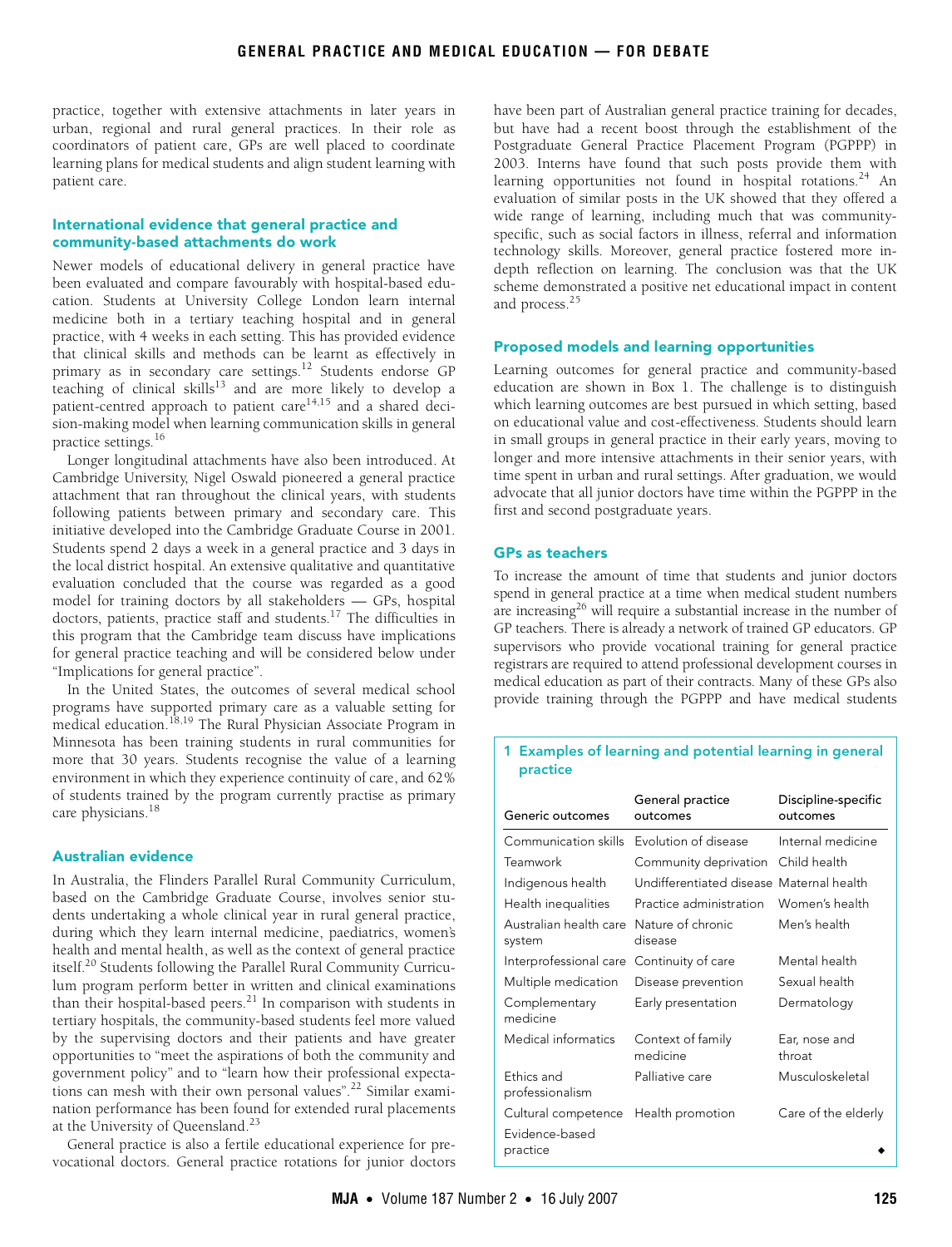- 2 Requirements for a national plan to take forward the vision of general practice as a leading site for medical education
- Examine the projected number of medical students and estimate the demands on general practice time and resources, including the number of teaching practices required over the next 10 years. Ensure that there are enough prevocational and vocational training places for these students when they graduate.
- Survey existing practices and general practitioners to explore their ideas and concerns about an increased teaching load, particularly in relation to GPs who work part-time.
- Provide infrastructure, including information technology (IT) (eg, high-speed web links and videoconferencing) and human resources (eg, part-time staff to develop and administer a sustainable educational program) to meet GP and practice needs to provide quality education in public and private practices.
- Provide infrastructure and support to meet student needs, including accommodation (consulting, study and residential) and IT. This may include building additional rooms at clinics and will require exploration of funding mechanisms such as grants and interest-free loans.
- Explore the ideas and concerns of patients and provide opportunities for patients to be involved proactively in teaching.
- Explore opportunities for other community-based groups, health services and health professionals to provide interprofessional educational experiences for all health care students.
- Discuss the role of universities in providing educational and pastoral support to GP educators and their staff, with regular visits to practices.
- Provide a funding model remuneration package for general practice that acknowledges the role of GPs and practices and encourages practices to enhance this role, over and above Practice Incentive Payments for face-to-face teaching.
- Clarify indemnity issues relating to educational input and student involvement in patient care.
- Encourage research and development around community-based education and change in educational delivery based on best practice.

within their practices. The regionalised training model established initially by the Royal Australian College of General Practitioners and now rolled out through the 22 regional training providers across Australia has increased the number of teaching practices and GP supervisors. Australian Government requirements for registrars to gain experience in rural and outer metropolitan general practice have also provided opportunities for new teaching practices. This has created a cohort of GP educators who may not only become more involved in medical student teaching, but who can also act as mentors for new tutors. Moreover, academic units of general practice have been recruiting and training more GPs to teach within universities as well as in the community. Studies have shown that GPs enjoy teaching, that it increases their morale and that it encourages them to keep up-to-date. $27,28$  These positive benefits should help retain existing teachers and recruit new ones. However, more GPs will be needed, at a time when the workforce is ageing, and the emphasis has to be on quality as well as quantity.

The new junior doctor and GP vocational training curricula recognise the need for doctors-in-training to develop expertise in educational delivery. General practice registrars, like hospital-based

registrars, will have a major role in teaching medical students, which will benefit the registrars, the students and the supervisors.

# The case for community-based education in relation to general practice workforce issues

General practice as a career choice had declined in popularity during the past 10 years.<sup>26</sup> The crisis in recruitment and retention of rural doctors is well known.29 There are a number of factors that appear to promote general practice as a career, including higherquality and longer general practice attachments with positive GP role models.30 The main factor affecting a doctor's choice to practise in a rural location is whether he or she has a rural background,<sup>31</sup> although positive experiences during training and having longer attachments in rural areas have some impact.<sup>32</sup> Early findings from the UK, where doctors in the first 2 years after graduation work for 4 months in general practice, are that the number of doctors intending to train as GPs has started to rise.<sup>33,34</sup>

#### Implications for general practice

With increasing student numbers and a less than optimal number of GPs, it is difficult to see how this model will work without a national plan, as proposed in Box 2. Australian medical student numbers are projected to increase by 81% — from 1348 in 2005 to 2442 in  $2012^{26}$  — with a subsequent rise in the number of junior doctors. These numbers do not include fee-paying international students and international students on elective terms seeking experience in Australian general practice.

If every student and junior doctor, as well as general practice registrar, is to spend a quality amount of time in general practice, this has major implications not only for medical schools and general practices, but also for practice staff, patients and government funding  $(Box 3)$ .<sup>35</sup> While the evaluation report of the Cambridge Graduate Course found that having students for long times in general practice did not adversely affect patient satisfaction and did not markedly disrupt practices as a whole, GPs did find that their expanded teaching role was tiring and added to the complexity and pressure of their work.17

Many GPs wish to teach but do not have space in their practices for students to be actively involved in seeing patients. They are concerned about their lack of training in medical education. Many feel they do not have the time to devote to quality student teaching because of the demands of patient care. If GPs take students under these circumstances, it may be that students will simply observe clinical interactions rather than interact with patients themselves. Many practices will need additional rooms if they are to provide this level of experience, but who will be expected to pay for the building works? — the practices or the local community, the universities or the government? In rural areas, safe and adequate accommodation is needed for students. This is in short supply in many areas, and the amount of available local hospital accommodation is inadequate for projected needs. The model of students living with rural doctor families is not sustainable if student numbers increase and attachments become longer. The reliance on health professional altruism to provide quality education to increasing numbers of students will not sustain this enhanced model.

In relation to general practice medical education funding, the Australian Association of Academic General Practitioners recommends: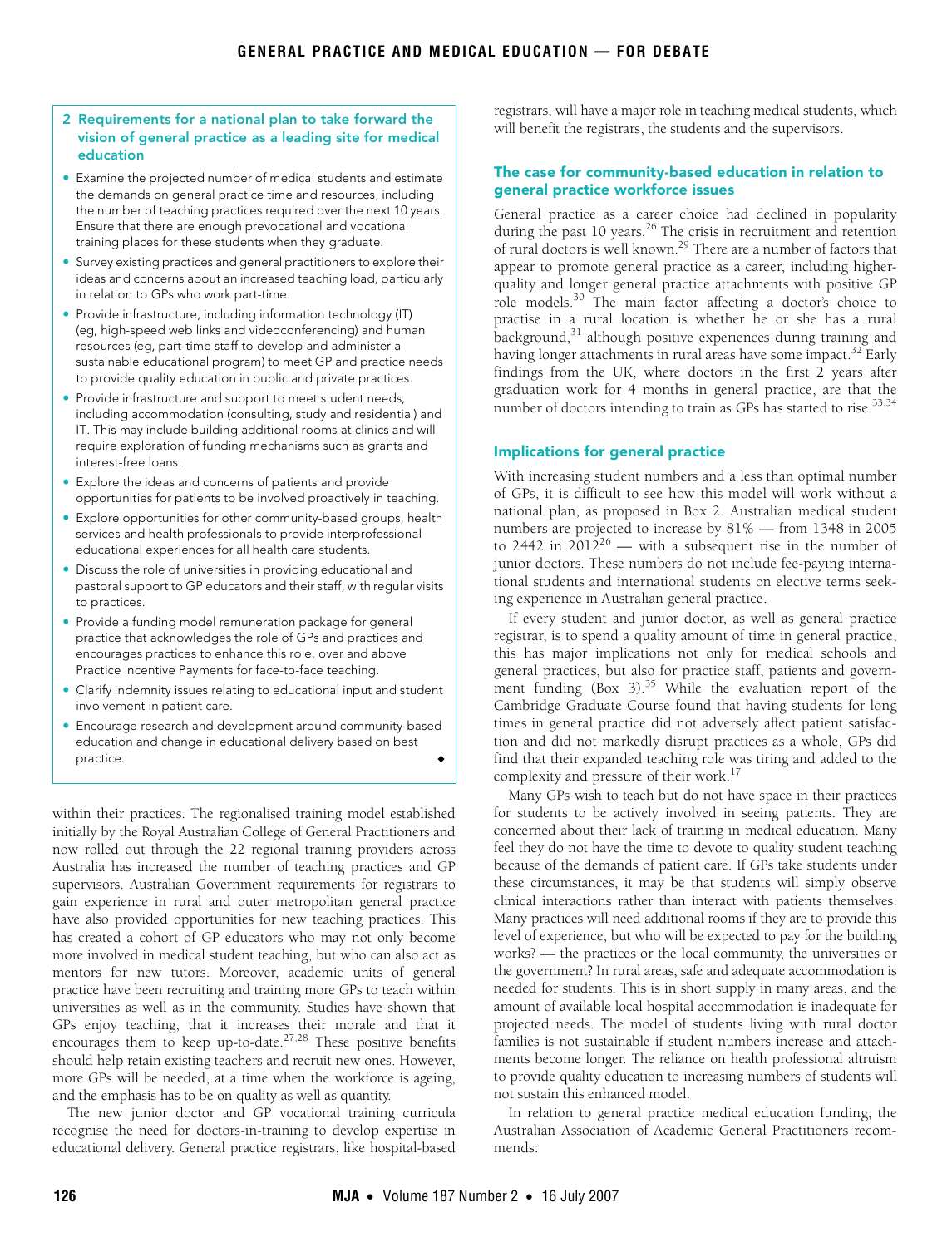|                 | Positive implications                                       | Negative implications                  |
|-----------------|-------------------------------------------------------------|----------------------------------------|
| <b>Students</b> |                                                             |                                        |
|                 | More one-to-one teaching                                    | Travel                                 |
|                 | Opportunities to consult with<br>patients                   | Accommodation<br>requirements          |
|                 | Enhanced opportunities for<br>feedback                      | Dispersal from "home base"             |
| GPs             |                                                             |                                        |
|                 | Enhanced job satisfaction                                   | Less time with patients                |
|                 | Adjunct academic<br>appointments                            | Potential loss of<br>remuneration      |
|                 | Prestige as educator                                        | Educational training needs             |
|                 | Increased complexity of work                                | Increased complexity of<br>work        |
|                 | Attracting new GPs into<br>workforce                        |                                        |
|                 | Involvement with assessment                                 |                                        |
| Practices       |                                                             |                                        |
|                 | Prestige as teaching practice                               | Extra rooms needed                     |
|                 | Extra staff for administration                              | Fewer appointments                     |
|                 | Enhanced IT infrastructure                                  | Cost of IT infrastructure              |
| Patients        |                                                             |                                        |
|                 | Involvement in education                                    | Fewer appointments                     |
|                 | Educating new generation of<br>doctors                      | Greater student presence               |
|                 | Doctors more up-to-date                                     | Giving consent                         |
| Practice staff  |                                                             |                                        |
|                 | Educational training                                        | Fewer appointments to offer            |
|                 | Enhanced roles                                              | Student administration                 |
|                 |                                                             | Obtaining patient consent              |
|                 | Universities/general practice departments                   |                                        |
|                 | Expansion of training role                                  | Quality assurance                      |
|                 | Research opportunities                                      | Administration                         |
|                 | Provision of information to GPs Flexible contracts with GPs |                                        |
|                 | Regular visits to practices                                 | Recruiting/retaining<br>practices      |
| Government      |                                                             |                                        |
|                 | Expanded general practice<br>workforce                      | Change in general practice<br>payments |
|                 | Health professionals as<br>educators                        | Adequate resourcing/<br>fundina        |

• Review of the Practice Incentive Payment (currently \$100 per teaching session) to provide adequate levels of compensation to all GP teachers, as the current level does not cover loss in income and is only available to accredited general practices;

• Creation of a teaching infrastructure payment fund for general practices that equates to the current hospital-based schemes; and

• Specific funding to support the development of community clinical schools along the same lines as rural clinical schools to support each university's network of teaching practices.

We would also like to see:

• Development of a vertical curriculum for primary care training (as occurs with hospital-based training);

• Development of a Medicare item that reflects the emerging roles of GPs and general practice registrars as clinical educators (in a feefor-service structure); and

• Review of Practice Incentive Payments to acknowledge the GP preceptor's role as coordinator of each student's learning experience.

# Conclusion

Clearly, a new set of principles and educational strategies is needed to ensure there are enough doctors with the right skills in the places where we need them. General practice-based education will meet the calls to

• reform clinical education so it meets the needs of tomorrow's clinical learners and the communities they serve; $36$ 

• create new models of apprenticeship to offer greater continuity to learners in clinical placements; and  $37$ 

• prepare interns for practice in the 21st century.<sup>[38](#page-4-0)</sup>

The ideal clinical environment for all student and prevocational doctors will deliver the right mix of community and hospital-based learning.

## Competing interests

None identified.

# Author details

Jill E Thistlethwaite, MB BS, PhD, Associate Professor in Medical Education<sup>1</sup>

Michael R Kidd, MD, FRACGP, Professor and Head<sup>2</sup>

Judith N Hudson, MB BS, PhD, Director<sup>3</sup>

- 1 Centre for Innovation in Professional Health Education and Research, University of Sydney, Sydney, NSW.
- 2 Department of General Practice, University of Sydney, Sydney, NSW.

3 Division of Clinical Education, University of Wollongong, Wollongong, NSW.

Correspondence: jthistle@med.usyd.edu.au

# References

- 1 Australian Institute of Health and Welfare. Trend to shorter hospital stays continues. Media release, 25 Jun 1999. http://www.aihw.gov.au/mediacentre/1999/mr19990630.cfm (accessed May 2007).
- 2 Australian Institute of Health and Welfare. Use of general practice (GP) services. http://www.aihw.gov.au/cdarf/data\_pages/gp\_practice/index.cfm (accessed May 2007).
- 3 World Federation for Medical Education. The Edinburgh Declaration. Med Educ 1988; 22: 481-482.
- 4 General Medical Council, UK. Tomorrow's doctors: recommendations on undergraduate medical education. London: GMC, 1993.
- 5 Hensher M, Edwards N, Stokes R. International trends in the provision and utilisation of hospital care. BMJ 1999; 319: 845-848.
- 6 Murray E. Teaching internal medicine in general practice: an evaluation [PhD thesis]. Maastricht: Maastricht University, 2001.
- 7 Karmel P, chairman. Expansion of medical education. Report of the Committee on Medical Schools to the Australian Universities Commission. Canberra: AGPS, 1973.
- <span id="page-3-0"></span>8 Kidd MR. Is general practice vocational training at risk? Med J Aust 2003; 179: 16-17.
- <span id="page-3-1"></span>9 Lawson KA, Chew M, Van Der Weyden MB. The rise and rise of academic general practice in Australia. Med J Aust 1999; 171: 643-648.
- 10 Commonwealth Department of Human Services and Health. Rural doctors: reforming undergraduate medical education for rural practice. Final